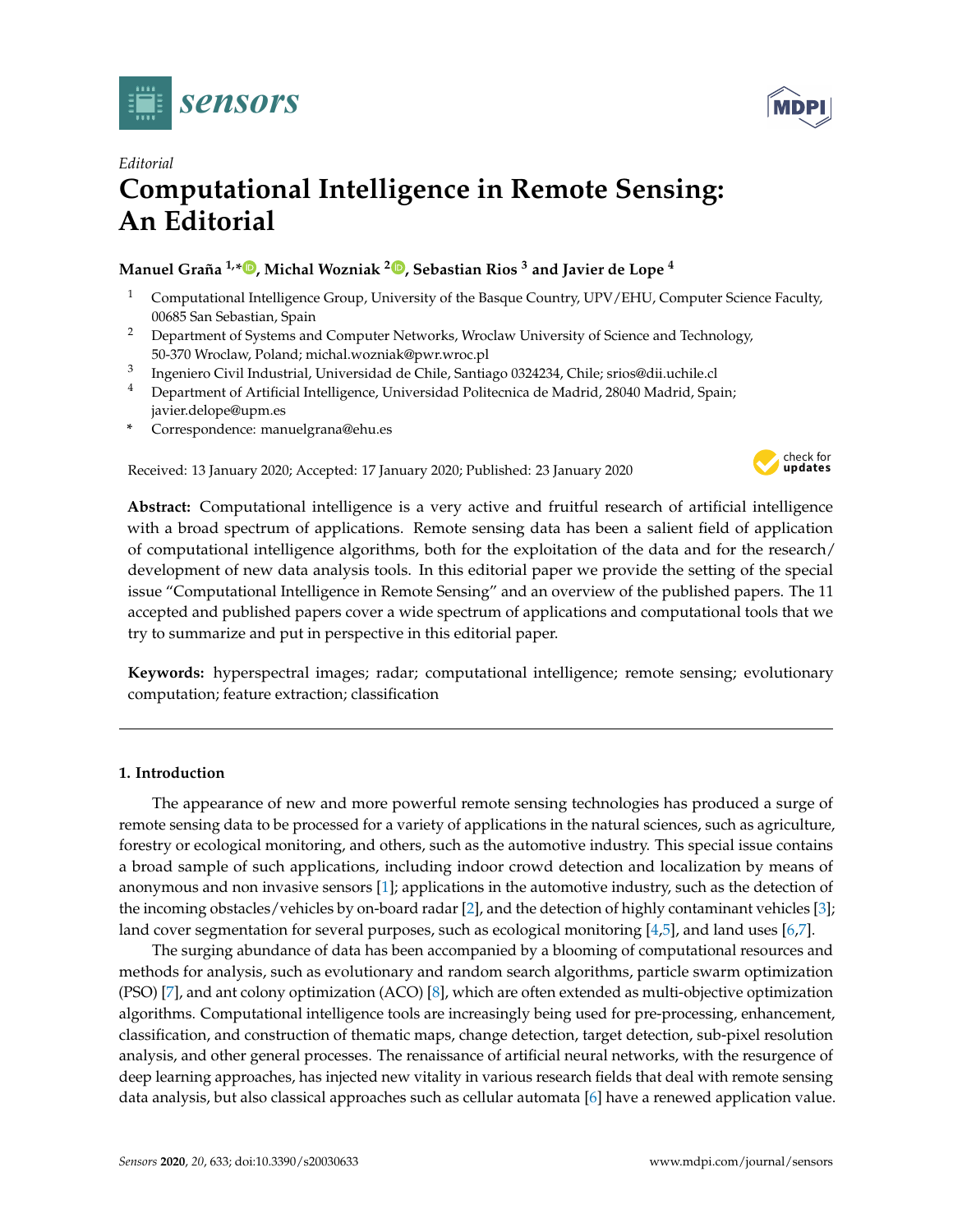Of paramount importance for the development of reproducible science is the availability of data repositories and open source codes that may be used by researchers across the world to confirm or refute claimed results. The open source code has boosted many data science applications, allowing the researchers to work on high-level developments and providing a unified set of tools, and the open data initiatives promise to provide an additional boost to remote sensing research areas. Dealing with changing, non-stationary data considered in longitudinal studies [\[4\]](#page-4-3) is a main challenge faced by the new generation of remote sensing data analysis tools. Large datasets require big data approaches to manage the complexity of dealing with the data per se, and the latest hardware resources, such as the next generation graphical processing units (GPU) [\[5\]](#page-4-4). Finally, data fusion techniques exploiting various data sources, such as multimodal image fusion or others, are a major challenge for the future of the field.

#### **2. Special Issue Contributions**

Perturbations of the atmospheric conductivity of electromagnetic waves have a very undesirable effect in civil and military communications, including the disability of specific weapon systems that rely on such wireless communication. An atmospheric duct is a layer of the atmosphere that causes electromagnetic waves to bend toward the earth's surface, impeding wireless message transmission and the normal operation of electromagnetic weapon and communication systems. The detection and measurement of atmospheric ducts is based on the relations between radar echo and refractivity. The techniques estimate the refractivity from clutter (RFC). The capability of measuring the height at its base of the atmospheric duct trapping layers by measuring the ultrahigh frequency (UHF) signal strengths was demonstrated. This is the basis for the method of remote sensing refractivity profiles from Global Positioning System (GPS) signals, which reduces to an optimization problem. In [\[9\]](#page-5-1), it is stated as a multi-objective optimization problem including ground-based GPS phase delay, propagation loss, effect of source frequency and receiving antenna height. Authors explore the performance in terms of diversity and convergence of solution sets for seven multi-objective evolutionary algorithms with three performance metrics: hypervolume, inverted generational distance, and the averaged Hausdorff distance, conducted an experimental comparison on three groups of test situations.

Hyperspectral sensors acquire hundreds of contiguous spectral bands for each image pixel, providing abundant spectral information about the surface of the Earth. Such spectral information abundance makes it difficult to improve sensor spatial resolution, so that mixed pixels, a mixture of more than one ground object in a single pixel, are frequent in hyperspectral images. Spectral unmixing is a rather relevant technique for hyperspectral remote sensing image analysis, decomposing the spectrum of a mixed pixel into a collection of constituent spectra (i.e., endmembers) and a set of corresponding fractions (i.e., abundances). Endmember identification/extraction is a key step in spectral unmixing. Many algorithms have been proposed to extract endmembers automatically on the basis of the linear spectral mixture model (LSMM). A line of research employs ant colony optimization (ACO) algorithms, regarding hyperspectral image endmember extraction, as a combinatorial optimization problem, despite its high computational cost. A promising path of development is the use of graphical processing units' (GPUs) massive parallelism, however their architecture forces the redesign of the algorithm and its application in order to take full advantage of computing resources on GPUs. The special issue contribution [\[8\]](#page-5-0) proposes a multiple sub-ant-colony-based parallel design of the ACO for endmember extraction (ACOEE), in which an innovative mechanism of a local pheromone for sub-ant-colonies enables ACOEE execution to fit in a multi-GPU system avoiding excessive load due to the synchronization among different GPUs.

In a different research line on hyperspectral image processing, dimension reduction can effectively speed up the processing of hyperspectral sensor data. In addition, it can also extract important features of hyperspectral sensor data at the same time. Thus, dimension reduction is necessary before hyperspectral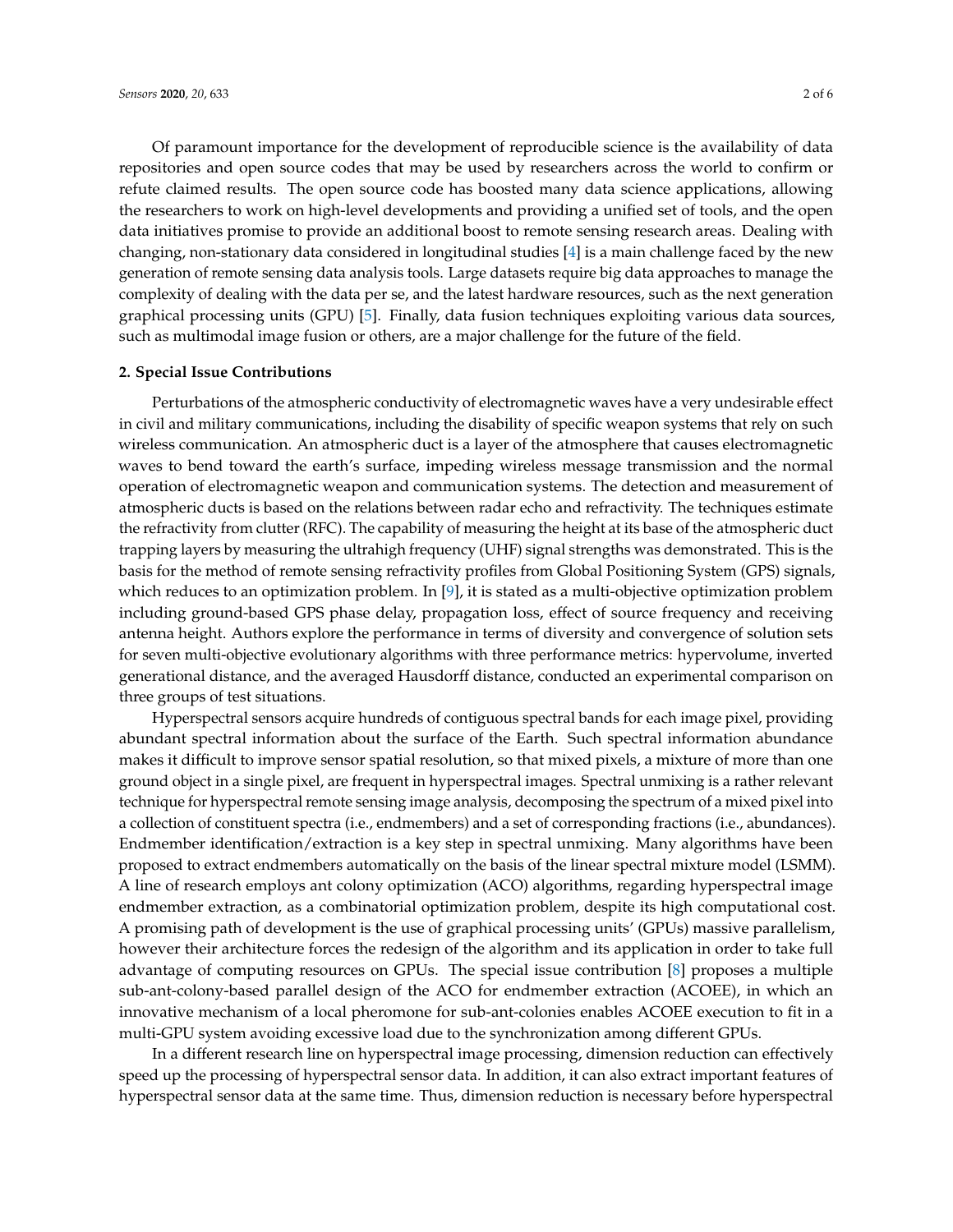image processing is performed. It is of great significance to further promote the development of the hyperspectral sensor's application topics, such as vegetable, agriculture, oil, geology, urban, land use, water resources, and disaster [\[3\]](#page-4-2). The dimension reduction method can be divided into the feature extraction method and feature selection method. Band selection is the most commonly used method for the dimension reduction by feature selection on hyperspectral images. Band selection is often based on information entropy or interclass separability as evaluation criteria. In [\[7\]](#page-4-6), inter-band correlation is considered as the guide for band aggregation, and information entropy and interclass separability are the dimension reduction evaluation criteria. They apply a multi-objective particle swarm optimization (PSO) algorithm because of its easy implementation and rapid convergence. In addition, they use game theory in order to solve potential conflicts when both information entropy and interclass separability are used to search for the optimal band combination. Experimental results reveal that the proposed method achieves global optima more easily than competing algorithms, obtaining a better band selection combination that improves ensuing classification results.

The way a remote sensing image must be segmented is directed by the user requirements, so segmentation algorithms need to be highly adaptable and are subjected to the scarcity of labeled data because of the high cost of obtaining ground truth information. The Multi-Gradient based Cellular Automaton (MGCA) proposed in [\[6\]](#page-4-5) carries out multidimensional (often hyperspectral) image segmentation without projecting them to lower dimensional spaces. An evolutionary algorithm (ECAS-II) is used to find the optimal transition rules applied by the cellular automata to perform the image segmentation. Optimality is defined in reference to a collection of low dimensional images provided by the user to substantiate her segmentation requirements. This process avoids the costly gathering of ground truth data acquired in the field, as it can be carried out online on the basis of a parametrization of the desired segmentation extracted from a set of examples. The segmentation process can be followed by a classification step, which can be realized by of-the-shelf classifier systems, such as support vector machines (SVM). The conjunction of all of these steps leads to a workflow that allows obtaining hyperspectral image segmenters using very small training sets.

The study of time series of remote sensing data allows to detect changes in the land cover that provide insights into the actual environmental processes going on, such as the assessment of the climate change impact on land usage. Monitoring long-term trends of green vegetation in a semi-arid region gives valuable insight into dependencies and changing quantities influenced by climate variability. The detection of trends in the changes of green vegetation over time is essential for the assessment of the impacts of climate variability on the Land Use Land Cover Change (LULCC) of a region. For the monitoring and analysis of green vegetation, the infrared (IR) and near infrared (NIR) spectral channels are best suited, since they discriminate between green and active vegetation versus woody vegetation or organic litter. Fractional cover (FCover) data is a derived product out of Landsat imagery and shows the fractions of existing land cover in one pixel as percentages that are contained within the pixel. A two step method for employing satellite data to evaluate spatial and temporal patterns of environmental indices of interest is presented in [\[4\]](#page-4-3). In the first step, linear regression coefficients are extracted for each area in the image. These coefficients are then employed as a response variable in a boosted regression tree with geographic coordinates as explanatory variables. The method is demonstrated on a substantive case study comprising 30 years of satellite derived fractional green vegetation cover for a large region, including separate analyses over sub-regions of the study region. All together, eight scenarios have been investigated, namely the whole data set covering 30 years, then three data sets covering a decade each, then, the four quadrants of the image over all years.

Accurate image registration is often a required preprocessing before the subsequent processing of remote sensing images to obtain some product. Image registration based on phase correlation has attracted great attention due to its high accuracy and efficiency. However, the Discrete Fourier Transform (DFT) of a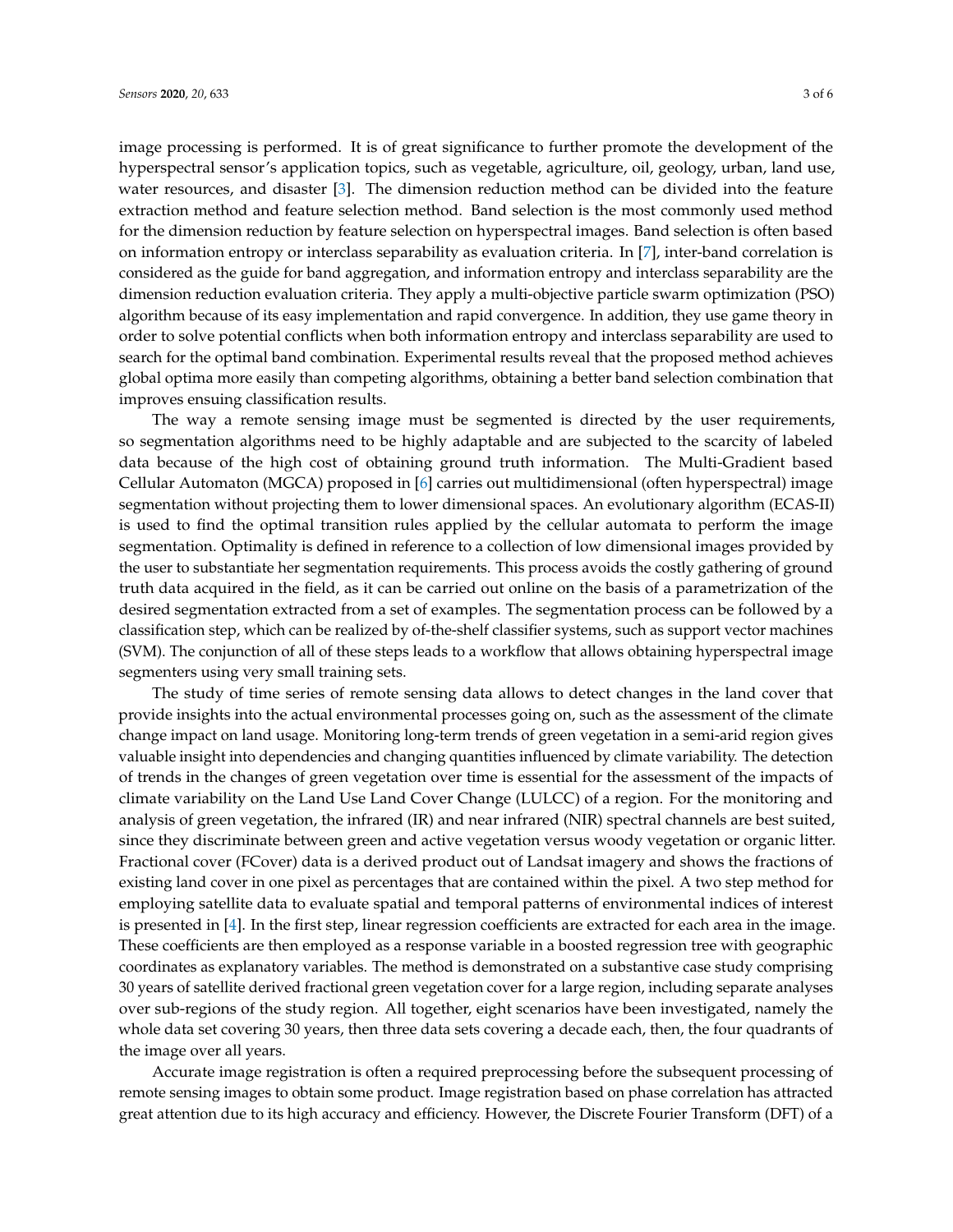discretized image is periodic. In practical applications, it is highly unlikely that opposite borders of an image are similar, hence DFT-processed images always show strong discontinuities across the frame border. The discontinuities cause a severe artifact in the Fourier Transform, namely the known cross structure composed of high energy coefficients along the axes. This image border effect corrupts registration processes lowering accuracy and success rate. Conventional approaches dealing with this artifact rely on low pass filtering of the image, which introduces further artifacts. In [\[10\]](#page-5-2), another way of tackling with the image border artifact is proposed, namely decomposing the image into two images: one the periodic image and the other the smoothed image. Replacing the original image by the periodic one does not suffer from the effect on the image border when applying Fourier Transform. The smooth image is analogous to an error image, which has little information except at the border. Extensive experiments show that the novel algorithm of eliminating the image border can improve the success rate and accuracy of phase correlation based image registration.

In recent years, radar systems have been installed in automobiles to detect targets located in multiple directions. Typically, automotive radar systems use frequencies in the 24-GHz or 77–81-GHz band. Since such a high frequency band is used, the miniaturization of the radar antenna system has become possible. In the automotive radar system, the number of receiving antenna elements is gradually decreasing to reduce the manufacturing cost of the radar. Therefore, array interpolation techniques must be used for direction of arrival (DOA) estimation to achieve high angular resolution, often applying linear least squares (LLS) method. However, a side effect of LLS methods is that the amplitudes of the interpolated array elements may not be in the same range of the original array elements. In addition, the phases of the interpolated array elements are not precisely generated. The special issue contribution [\[2\]](#page-4-1), proposes an array transformation matrix able to generate accurate phases for interpolated array elements improving DOA estimation performance, while preserving the amplitudes of the array elements. Additionally, they provide an innovative power calibration method for interpolated received signals. Simulations confirm that the array interpolation accuracy and DOA estimation performance of the proposed method improve those of the conventional methods. Moreover, the method is validated using data obtained from a commercial radar system.

Nowadays, digital data exchanged through communication networks are exposed to various forms of malicious attacks. A small piece of additional information, i.e., a watermark, can be embedded within the data to identify their origin and verify that it has not been corrupted in any way. The watermark can be embedded in the spatial or frequency domains, where different transformations are applied, such as, for example, the discrete cosine or discrete wavelet transformations. In the latter case, some coefficients of the transformed data are changed to introduce the watermark. With the wide accessibility of 3D scanning devices, a huge amount of discrete points (i.e., point clouds), acquired from the surfaces of 3D objects, are currently obtained easily. Most 3D point cloud watermarking techniques apply Principal Component Analysis (PCA) to protect the watermark against affine transformation attacks. Unfortunately, they fail in the case of cropping and random point removal attacks. In [\[11\]](#page-5-3), an alternative approach is proposed that solves these issues efficiently. A 3D convex hull point cloud registration technique is developed. The scale and the initial rigid affine transformation between the watermarked and the original point cloud can be estimated in this way to obtain a coarse point cloud registration. An iterative closest point algorithm is performed after that to align the attacked watermarked point cloud to the original one completely. The watermark can then be extracted from the watermarked point cloud easily. The extensive experiments confirmed that the proposed approach resists the affine transformation, cropping, random point removal, and various combinations of these attacks.

Remote sensing big data is generally characterized by huge volumes, diversity, and high dimensionality. Mining hidden information imposes significant computational challenges. Clustering is an important data mining technique widely used in processing and analyzing remote sensing imagery.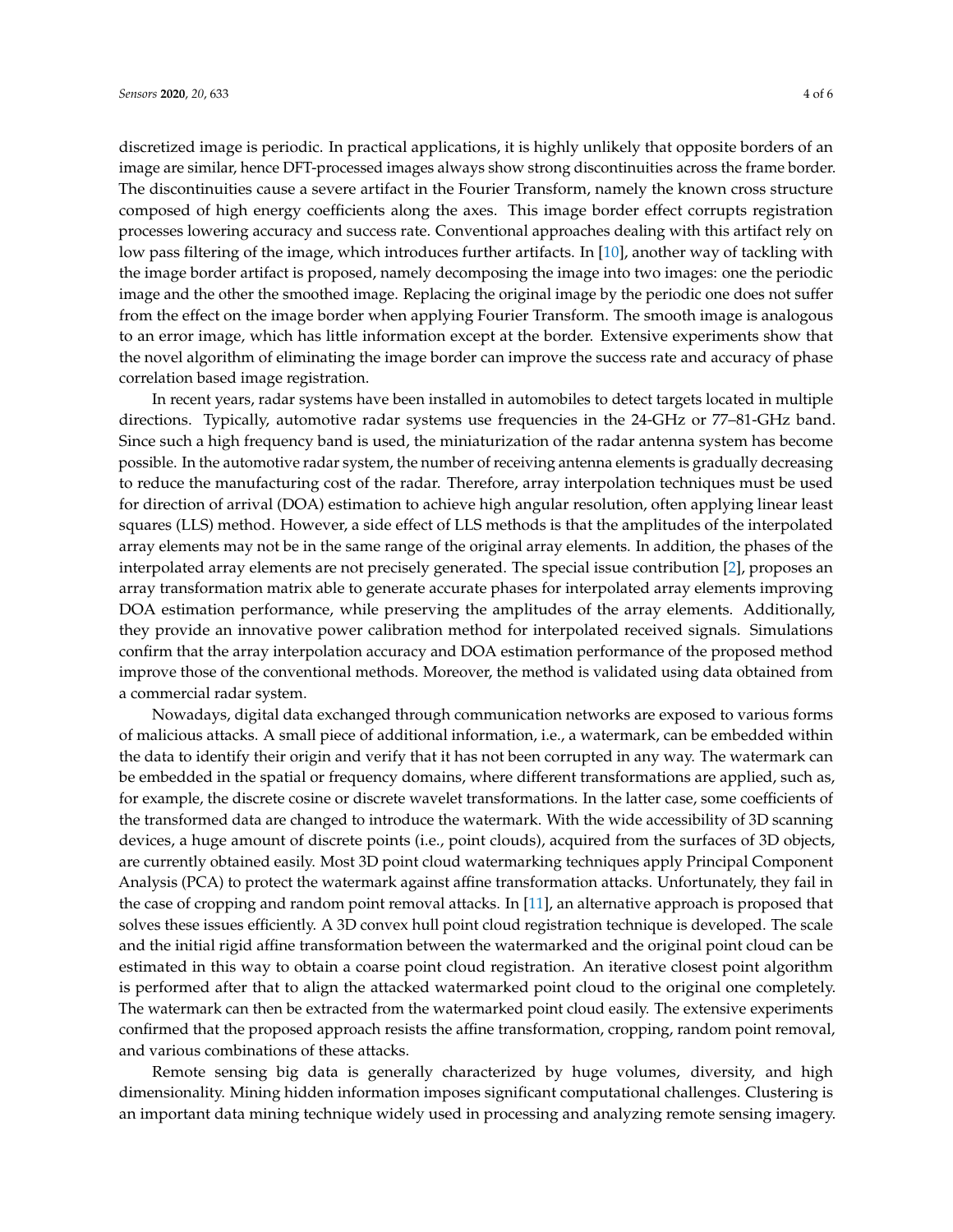However, conventional clustering algorithms are designed for relatively small datasets. When applied to remote sensing data they are, in general, too slow or inefficient for practical use. In this special issue, authors of [\[5\]](#page-4-4) propose a parallel subsampling-based clustering method for improving the performance of remote sensing big data clustering in terms of both efficiency and accuracy, leveraging a novel subsampling-based data partitioning method to realize three-step parallel clustering, effectively solving the notable performance bottleneck of the existing parallel clustering algorithms; that is, they must cope with numerous repeated calculations to get a reasonable result. Furthermore, authors propose a centroid filtering algorithm removing subsampling errors. Their proposal has been implemented on a Hadoop platform by using the MapReduce parallel model. Experiments conducted on massive remote sensing imageries showed (1) improved accuracy over conventional remote sensing clustering algorithms when handling larger image data, (2) computational scalability achieved with increased computing nodes added, and (3) much less real time spent compared to existing parallel clustering algorithm for remote sensing data.

Indoor crowd localization and counting in big public buildings pose problems of infrastructure deployment, signal processing, and privacy. Conventional approaches based on optical cameras, either in the visible or infrared range, received signal strength in wireless networks, sound or chemical sensing in sensor networks need careful calibration, noise removal, and sophisticated data processing to achieve results in limited scenarios. Moreover, personal data protection is a growing concern, so that detection methods that preserve the privacy of people are highly desirable. The aim of [\[1\]](#page-4-0) is to provide a technique that may generate estimations of the localization of people in a big public building using anonymous data from already-deployed Wi-Fi infrastructure. We present a method applying geostatistical techniques to the access data acquired from access points in an open Wi-Fi network. Specifically, only the time series of the number of accesses *per* access point is required. Geostatistical methods produce a 3D high-quality spatial distribution representation of the people inside the building on the basis of the interaction of their mobile devices with the access point.

**Acknowledgments:** The work in this paper has been partially supported by FEDER funds for the MINECO project TIN2017-85827-P. Additional support come from project CybSPEED funded in 2017 call of the H2020 MSCA-RISE with grant 777720, and project KK-2018/00071 of the Elkartek 2018 funding program of the Basque Government.

**Conflicts of Interest:** The authors declare no conflict of interest.

#### **References**

- <span id="page-4-0"></span>1. Kamińska-Chuchmaĺa, A.; Graña, M. Indoor Crowd 3D Localization in Big Buildings from Wi-Fi Access Anonymous Data. *Sensors* **2019**, *19*, 4211[.10.3390/s19194211.](https://doi.org/10.3390/s19194211) [\[CrossRef\]](http://dx.doi.org/10.3390/s19194211) [\[PubMed\]](http://www.ncbi.nlm.nih.gov/pubmed/31569809)
- <span id="page-4-1"></span>2. Lee, S.; Kim, S.C. Logarithmic-Domain Array Interpolation for Improved Direction of Arrival Estimation in Automotive Radars. *Sensors* **2019**, *19*, 2410[.10.3390/s19102410.](https://doi.org/10.3390/s19102410) [\[CrossRef\]](http://dx.doi.org/10.3390/s19102410) [\[PubMed\]](http://www.ncbi.nlm.nih.gov/pubmed/31137796)
- <span id="page-4-2"></span>3. Xie, H.; Zhang, Y.; He, Y.; You, K.; Fan, B.; Yu, D.; Li, M. Automatic and Fast Recognition of On-Road High-Emitting Vehicles Using an Optical Remote Sensing System. *Sensors* **2019**, *19*, 3540[.10.3390/s19163540.](https://doi.org/10.3390/s19163540) [\[CrossRef\]](http://dx.doi.org/10.3390/s19163540) [\[PubMed\]](http://www.ncbi.nlm.nih.gov/pubmed/31412672)
- <span id="page-4-3"></span>4. Colin, B.; Mengersen, K. Estimating Spatial and Temporal Trends in Environmental Indices Based on Satellite Data: A Two-Step Approach. *Sensors* **2019**, *19*, 361[.10.3390/s19020361.](https://doi.org/10.3390/s19020361) [\[CrossRef\]](http://dx.doi.org/10.3390/s19020361) [\[PubMed\]](http://www.ncbi.nlm.nih.gov/pubmed/30658405)
- <span id="page-4-4"></span>5. Xia, H.; Huang, W.; Li, N.; Zhou, J.; Zhang, D. PARSUC: A Parallel Subsampling-Based Method for Clustering Remote Sensing Big Data. *Sensors* **2019**, *19*, 3438[.10.3390/s19153438.](https://doi.org/10.3390/s19153438) [\[CrossRef\]](http://dx.doi.org/10.3390/s19153438) [\[PubMed\]](http://www.ncbi.nlm.nih.gov/pubmed/31387335)
- <span id="page-4-5"></span>6. Priego, B.; Duro, R.J. An Approach for the Customized High-Dimensional Segmentation of Remote Sensing Hyperspectral Images. *Sensors* **2019**, *19*, 2887[.10.3390/s19132887.](https://doi.org/10.3390/s19132887) [\[CrossRef\]](http://dx.doi.org/10.3390/s19132887) [\[PubMed\]](http://www.ncbi.nlm.nih.gov/pubmed/31261901)
- <span id="page-4-6"></span>7. Gao, H.; Yang, Y.; Zhang, X.; Li, C.; Yang, Q.; Wang, Y. Dimension Reduction for Hyperspectral Remote Sensor Data Based on Multi-Objective Particle Swarm Optimization Algorithm and Game Theory. *Sensors* **2019**, *19*, 1327[.10.3390/s19061327.](https://doi.org/10.3390/s19061327) [\[CrossRef\]](http://dx.doi.org/10.3390/s19061327) [\[PubMed\]](http://www.ncbi.nlm.nih.gov/pubmed/30884835)